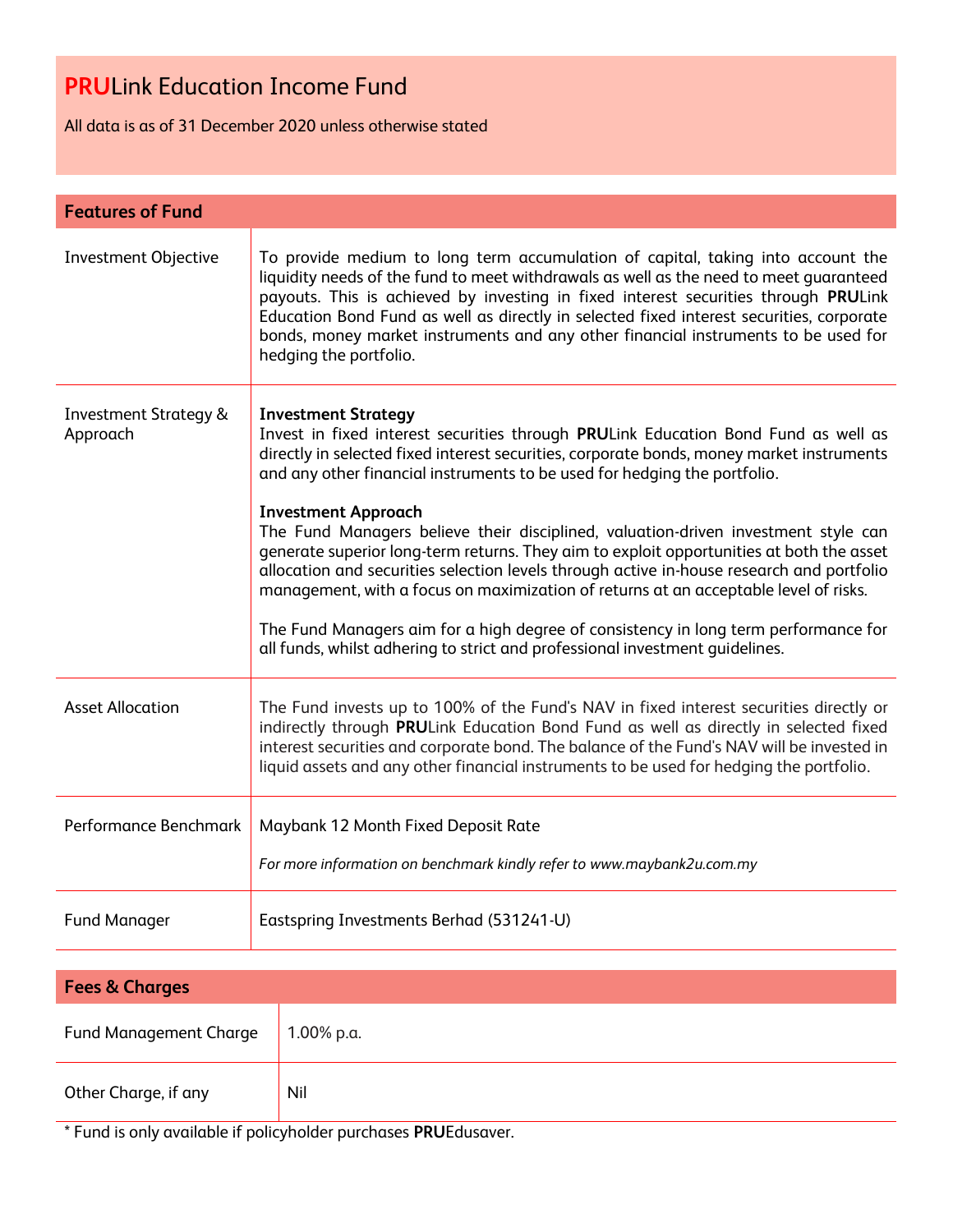### **PRU**Link Education Income Fund

All data is as of 31 December 2020 unless otherwise stated

### **Fund Performance**

The **PRU**Link Education Income Fund will be set up at a date to be announced in the future. There is no historical performance.

#### **Investment Risks**

**Please refer to the Appendix for the detailed Investment Risks listing below by order of importance:**

- (A) Interest Rate Risk
- (B) Credit / Default Risk
- (C) Liquidity Risk
- (D) Market Risk
- (E) Issuer Risk
- (F) Country Risk
- (G) Risk of Non-Compliance
- (H) Concentration Risk
- (I) Management Company Risk
- (J) Inflation Risk
- (K) Investment Managers' Risk

#### **Risk Management**

#### **Forecasting Risk**

Potential risks are taken into consideration in the process of sector allocation and stock selection based on analysis on various key factors such as economic conditions, liquidity, qualitative and quantitative aspects of the securities.

#### **System Control**

Risk parameters are set internally for each fund, depending on client's risk profile. These risk parameters include limits of issuer bet, group issuer, sector rating and issue size of the securities held in the portfolio.

A front-end office system is in place to monitor portfolio risks, serving as an auto filter for any limitations or breaches.